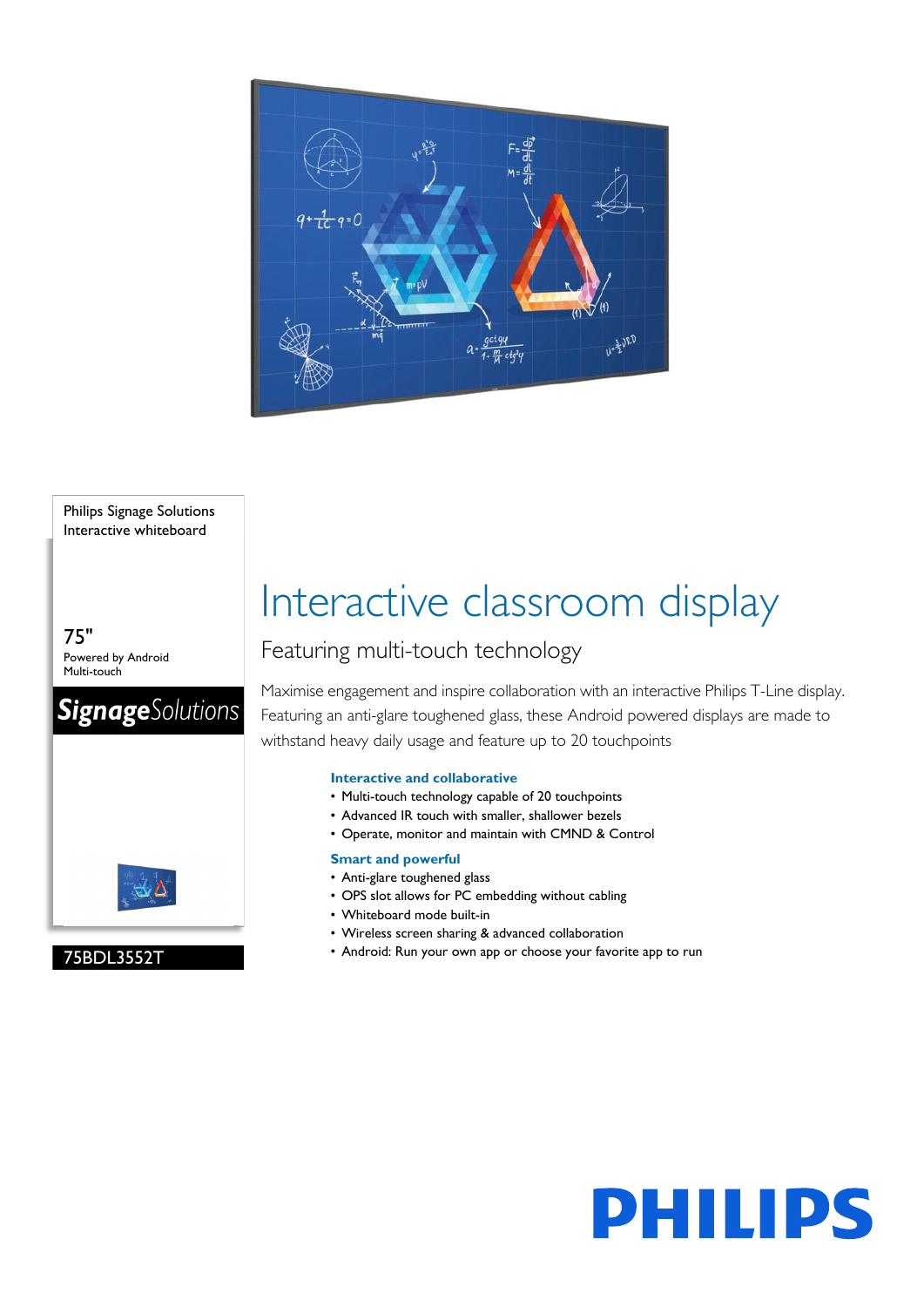#### **Multi-touch technology**

Create a memorable interactive experience with up to 20 touchpoints at the same time. Perfect for collaborative and competitive applications, this display connects your audience with any content - making it ideal for education, public venues, corporate, hospitality, and retail settings. The touch panel is HID compliant, providing true plug-and-play operation.

#### **CMND & Control**



Run your display network over a local (LAN) connection. CMND & Control allows you to perform vital functions like controlling inputs and monitoring display status. Whether you're in charge of one screen or 100.

#### **Whiteboard mode built-in**

Inspire agile collaboration with whiteboard mode. Simply activate this feature to turn your display into a blank canvas that can be drawn on by multiple users by hand or with dedicated display markers. Everything on screen can then be captured for easy printing or file sharing.

#### **OPS slot**



Integrate a full-power PC or Android-powered CRD50 module directly into your Philips Professional Display. The OPS slot contains all the connections you need to run your slot-in solution, including a power supply.

#### **Wireless screen sharing**

Display four feeds on the one screen. Wireless screen sharing allows you to connect multiple

devices at the same time for quick content switching when you need it. Use your existing Wi-Fi network to instantly and securely connect devices, or use our optional HDMI interact dongles to cast directly to the screen without needing to connect to your secured/ protected network.

#### **Powered by Android**

WIth Android OS integrated into the display, you can work with the most developed OS on the planet and save your own app directly into the display. Or, choose from the large library of Android apps and play content from there. With the built-in scheduler, you can daypart your apps and content based on your customer and time of day and with the auto orientation feature, showing content in portrait or landscape is as simple as turning the display.

75BDL3552T/00



**ULTRA**<br>RESOLUTION